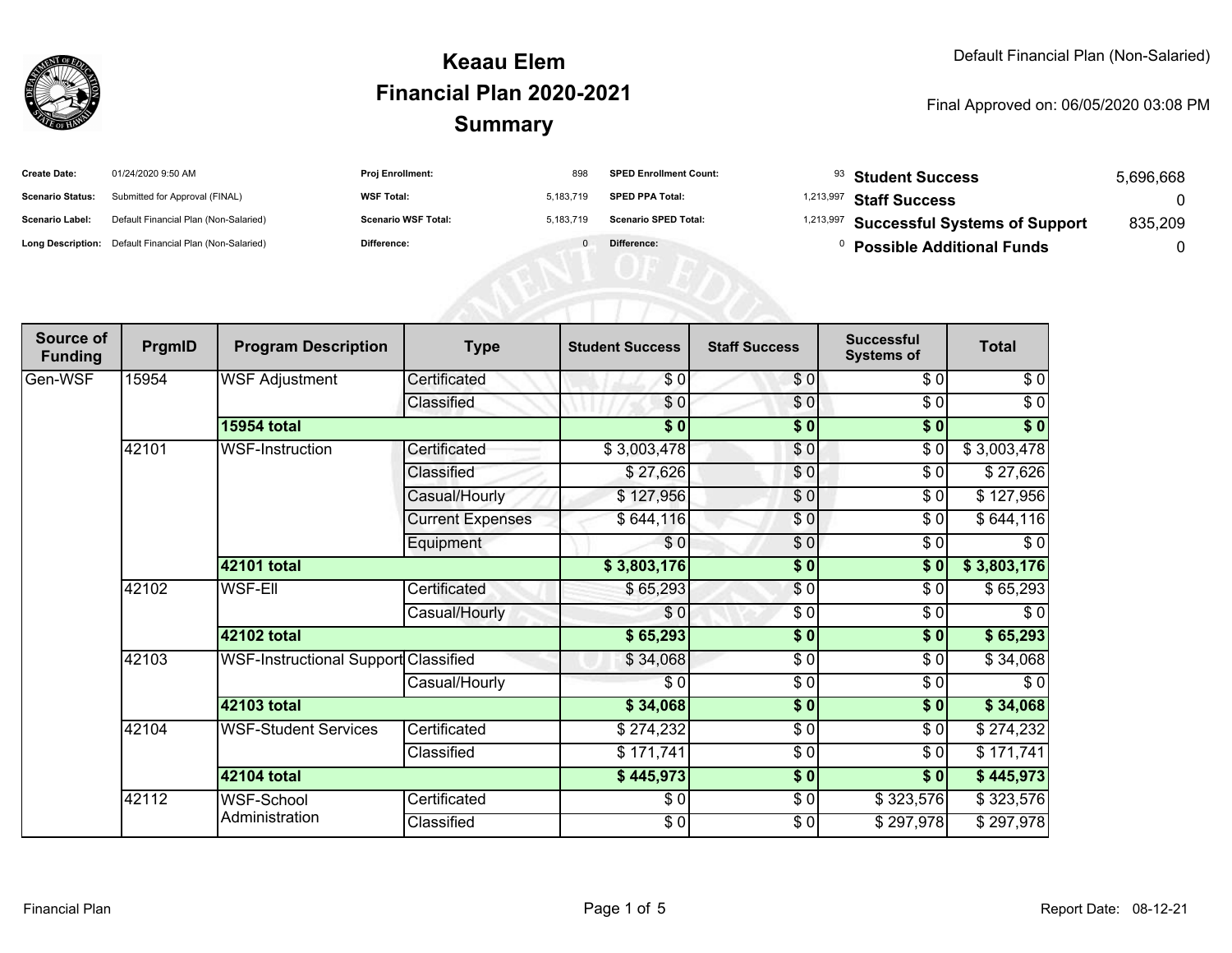

| Source of<br><b>Funding</b> | PrgmID             | <b>Program Description</b>                     | <b>Type</b>                               | <b>Student Success</b>  | <b>Staff Success</b> | <b>Successful</b><br><b>Systems of</b> | <b>Total</b>         |                 |
|-----------------------------|--------------------|------------------------------------------------|-------------------------------------------|-------------------------|----------------------|----------------------------------------|----------------------|-----------------|
| Gen-WSF                     | 42112              | <b>WSF-School</b><br>Administration            | <b>Current Expenses</b>                   | \$0<br>$\overline{\$}0$ | \$0                  | \$0                                    | $\sqrt{6}$           |                 |
|                             |                    | <b>42112 total</b>                             |                                           |                         | $\sqrt{6}$           | \$621,554                              | \$621,554            |                 |
|                             | 42113              | <b>WSF-School Facility</b>                     | Classified                                | $\overline{\$0}$        | $\overline{\$0}$     | \$213,655                              | \$213,655            |                 |
|                             |                    | <b>Services</b>                                | Casual/Hourly                             | $\overline{\$0}$        | $\overline{\$0}$     | $\overline{\$0}$                       | $\overline{\$0}$     |                 |
|                             |                    | 42113 total                                    |                                           | $\overline{\bullet}$ 0  | $\overline{\$0}$     | \$213,655                              | \$213,655            |                 |
|                             | Gen-WSF            |                                                |                                           | \$4,348,510             | $\overline{\$0}$     | \$835,209                              | \$5,183,719          |                 |
| Gen-SPED                    | 17101              | SPED Ppa - Instruction                         | Certificated                              | \$783,516               | \$0                  | $\overline{\$0}$                       | \$783,516            |                 |
|                             |                    |                                                | Classified                                | \$447,642               | \$0                  | \$0                                    | \$447,642            |                 |
|                             |                    |                                                | <b>Current Expenses</b>                   | $-$17,161$              | $\overline{\$0}$     | $\overline{\$0}$                       | $-$ \$17,161         |                 |
|                             |                    | <b>17101 total</b>                             |                                           | \$1,213,997             | $\overline{\$0}$     | $\overline{\textbf{S}^0}$              | \$1,213,997          |                 |
|                             | 17131              | <b>Special Education in</b><br>Regular Schools | Certificated                              | $\overline{\$0}$        | \$0                  | $\overline{\$0}$                       | $\overline{\$0}$     |                 |
|                             |                    |                                                | Classified                                | $\overline{S}0$         | $\overline{\$0}$     | $\overline{\$0}$                       | $\overline{\$0}$     |                 |
|                             |                    | <b>17131 total</b>                             |                                           | $\overline{\$}0$        | $\overline{\$0}$     | $\overline{\$0}$                       | $\sqrt{6}$           |                 |
|                             | Gen-SPED           |                                                |                                           | \$1,213,997             | $\overline{\$0}$     | $\overline{\$0}$                       | \$1,213,997          |                 |
| Gen-Categ                   | 16807              | <b>Hawaiian Studies</b>                        | Casual/Hourly                             | $\overline{\$0}$        | $\overline{\$0}$     | $\overline{\$0}$                       | $\overline{\$0}$     |                 |
|                             |                    |                                                | <b>Current Expenses</b>                   | $\overline{50}$         | $\overline{\$0}$     | $\overline{\$0}$                       | $\overline{30}$      |                 |
|                             | <b>16807 total</b> |                                                |                                           | $\overline{\$}0$        | $\sqrt{6}$           | $\overline{\$0}$                       | $\sqrt{ }$           |                 |
|                             | <b>Gen-Categ</b>   |                                                |                                           | $\overline{\$}0$        | $\overline{\$0}$     | $\overline{\$0}$                       | $\overline{\$}0$     |                 |
| Federal                     | 13051              |                                                | Native Hawaiian Mohala I Current Expenses |                         | $\overline{\$}0$     | $\overline{\$0}$                       | $\overline{\$0}$     | $\overline{30}$ |
|                             |                    | Ke Ao-UH FY18                                  | Equipment                                 | $\overline{\$0}$        | $\overline{\$0}$     | $\overline{\$0}$                       | $\overline{30}$      |                 |
|                             |                    | <b>13051 total</b>                             |                                           | $\overline{\bullet}$ 0  | $\overline{\$0}$     | $\overline{\$0}$                       | $\overline{\bullet}$ |                 |
|                             | 18902              | <b>ESEA Title I-Schools</b>                    | Classified                                | \$34,434                | $\overline{\$0}$     | $\overline{\$0}$                       | \$34,434             |                 |
|                             |                    |                                                | Casual/Hourly                             | \$0                     | $\overline{\$0}$     | $\overline{\$0}$                       | $\overline{\$0}$     |                 |
|                             |                    |                                                | <b>Current Expenses</b>                   | $\overline{\$0}$        | $\overline{\$0}$     | $\overline{\$0}$                       | $\overline{\$0}$     |                 |
|                             |                    |                                                | Equipment                                 | $\overline{\$0}$        | $\overline{\$0}$     | $\overline{\$0}$                       | $\overline{\$0}$     |                 |
|                             |                    | <b>18902 total</b>                             |                                           | \$34,434                | $\overline{\$0}$     | $\overline{\$}0$                       | \$34,434             |                 |
|                             | 18935              | <b>ESEA Title I-Parent</b><br>Engagement       | <b>Current Expenses</b>                   | $\overline{\$0}$        | $\overline{\$0}$     | $\overline{\$0}$                       | $\overline{\$0}$     |                 |
|                             |                    | <b>18935 total</b>                             |                                           | \$0                     | $\overline{\$0}$     | \$0                                    | \$0                  |                 |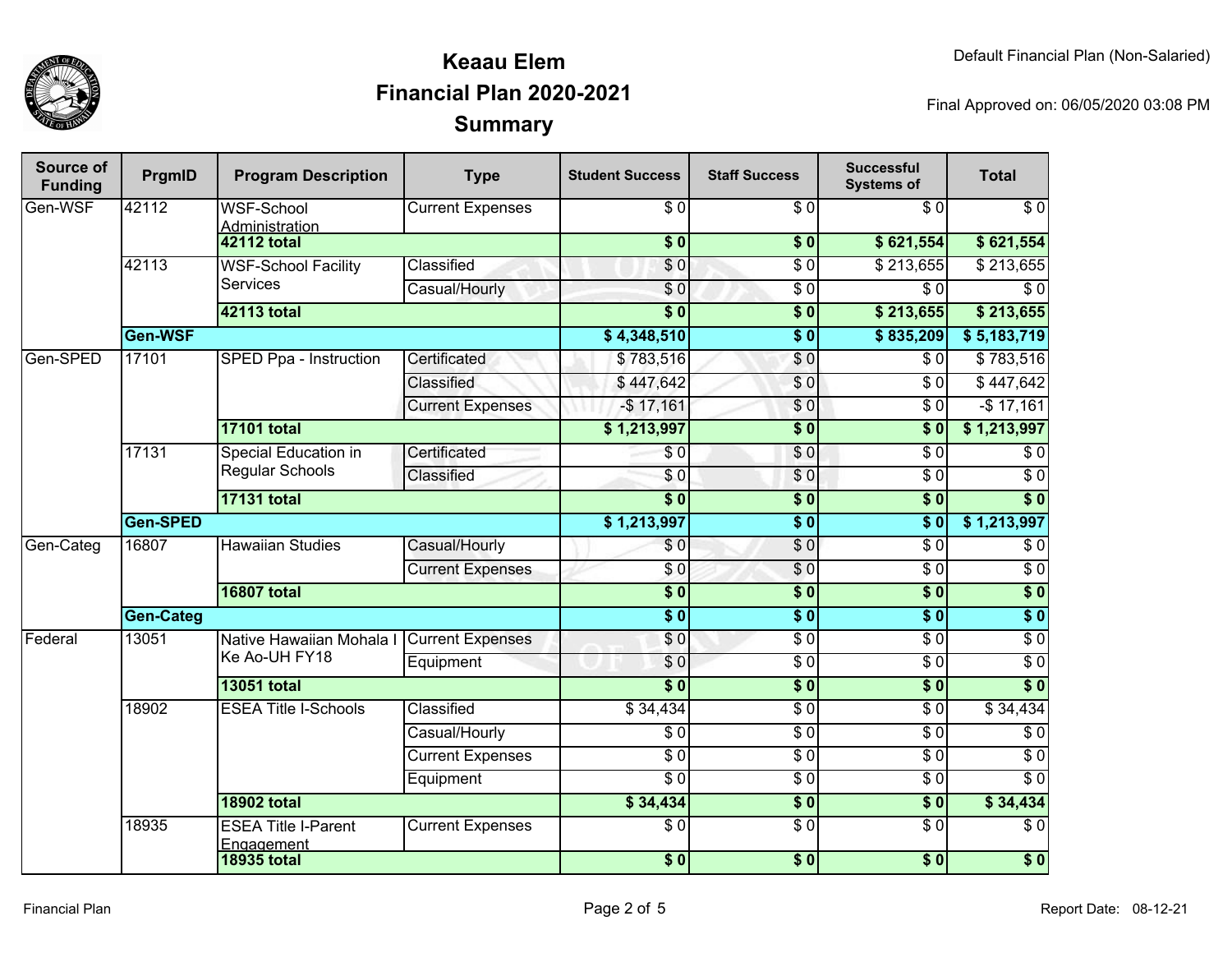

| Source of<br><b>Funding</b> | PrgmID          | <b>Program Description</b>                           | <b>Type</b>                | <b>Student Success</b> | <b>Staff Success</b> | <b>Successful</b><br><b>Systems of</b> | <b>Total</b>     |
|-----------------------------|-----------------|------------------------------------------------------|----------------------------|------------------------|----------------------|----------------------------------------|------------------|
| Federal                     | 20657           | Essa Title IIa Targeted<br>Prof Dev                  | Casual/Hourly              | \$0                    | \$0                  | \$0                                    | $\sqrt{6}$       |
|                             |                 | <b>20657 total</b>                                   |                            | $\overline{\$0}$       | $\frac{1}{2}$        | $\overline{\bullet}$                   | $\overline{\$0}$ |
|                             | 20659           | Essa Title IIa Prof Dev-<br><b>OCISS</b>             | Casual/Hourly              | \$0                    | $\overline{\$0}$     | $\overline{\$0}$                       | $\overline{\$0}$ |
|                             |                 | <b>20659 total</b>                                   |                            | \$0                    | \$0                  | \$0                                    | \$0              |
|                             | 35913           | <b>Sch Prgm Food Services</b>                        | Classified                 | \$0                    | \$0                  | $\sqrt{6}$                             | $\sqrt{6}$       |
|                             |                 |                                                      | Casual/Hourly              | \$0                    | \$0                  | $\sqrt{6}$                             | $\overline{60}$  |
|                             |                 | <b>35913 total</b>                                   |                            | $\overline{\$0}$       | \$0                  | \$0                                    | $\overline{\$0}$ |
|                             | Federal         |                                                      |                            | \$34,434               | $\overline{\$0}$     | \$0                                    | \$34,434         |
| Gen-Cent                    | 10301           | <b>Preschool Classroom</b>                           | Certificated               | \$65,293               | \$0                  | $\sqrt{6}$                             | \$65,293         |
|                             |                 |                                                      | Classified                 | \$34,434               | \$0                  | $\overline{60}$                        | \$34,434         |
|                             |                 |                                                      | Casual/Hourly              | $\sqrt{6}$             | \$0                  | $\sqrt{6}$                             | $\sqrt{6}$       |
|                             |                 |                                                      | <b>Current Expenses</b>    | \$0                    | \$0                  | $\sqrt{6}$                             | $\sqrt{6}$       |
|                             |                 | <b>10301 total</b>                                   |                            | \$99,727               | \$0                  | $\sqrt{6}$                             | \$99,727         |
|                             | 35163           | <b>Food Services-General</b><br>Fund                 | Classified                 | \$0                    | \$0                  | $\overline{60}$                        | $\sqrt{6}$       |
|                             |                 |                                                      | Casual/Hourly              | $\sqrt{6}$             | \$0                  | $\sqrt{6}$                             | $\sqrt{6}$       |
|                             |                 | 35163 total                                          |                            | \$0                    | $\overline{\$0}$     | $\overline{\$0}$                       | $\overline{\$0}$ |
|                             | <b>Gen-Cent</b> |                                                      |                            | \$99,727               | $\overline{\$0}$     | s <sub>0</sub>                         | \$99,727         |
| Special                     | 13173           | <b>DHHS-Project HI Aware</b>                         | <b>Current Expenses</b>    | \$0                    | \$0                  | $\overline{\$0}$                       | $\sqrt{6}$       |
|                             |                 | <b>13173 total</b>                                   |                            | $\overline{\$0}$       | $\overline{\$0}$     | \$0                                    | $\overline{\$0}$ |
|                             | 19062           | <b>DOD-Fed Connected</b><br><b>Student Incentive</b> | <b>Current Expenses</b>    | \$0                    | $\overline{S}0$      | $\overline{S}0$                        | $\overline{\$0}$ |
|                             |                 | <b>19062 total</b>                                   |                            | $\sqrt{6}$             | $\overline{\$0}$     | $\overline{\$0}$                       | $\overline{\$0}$ |
|                             | 35304           | Food Services-Special<br>Fund                        | <b>Current Expenses</b>    | $\overline{30}$        | $\sqrt{50}$          | $\overline{S}0$                        | $\overline{\$0}$ |
|                             | 35304 total     |                                                      | $\overline{\phantom{0}30}$ | $\overline{\$0}$       | s <sub>0</sub>       | $\sqrt{ }$                             |                  |
|                             | <b>Special</b>  |                                                      |                            | $\overline{\bullet}$   | $\overline{\$0}$     | s <sub>0</sub>                         | $\overline{\$0}$ |
| <b>Rev Fund</b>             | 45004           | <b>After School</b>                                  | Casual/Hourly              | $\overline{\$0}$       | $\sqrt{6}$           | $\overline{\$0}$                       | $\overline{\$0}$ |
|                             |                 | 45004 total                                          |                            | \$0                    | $\overline{\$0}$     | \$0                                    | $\sqrt{ }$       |
|                             | <b>Rev Fund</b> |                                                      |                            | $\overline{\$0}$       | $\overline{\$0}$     | $\overline{\$0}$                       | $\overline{\$0}$ |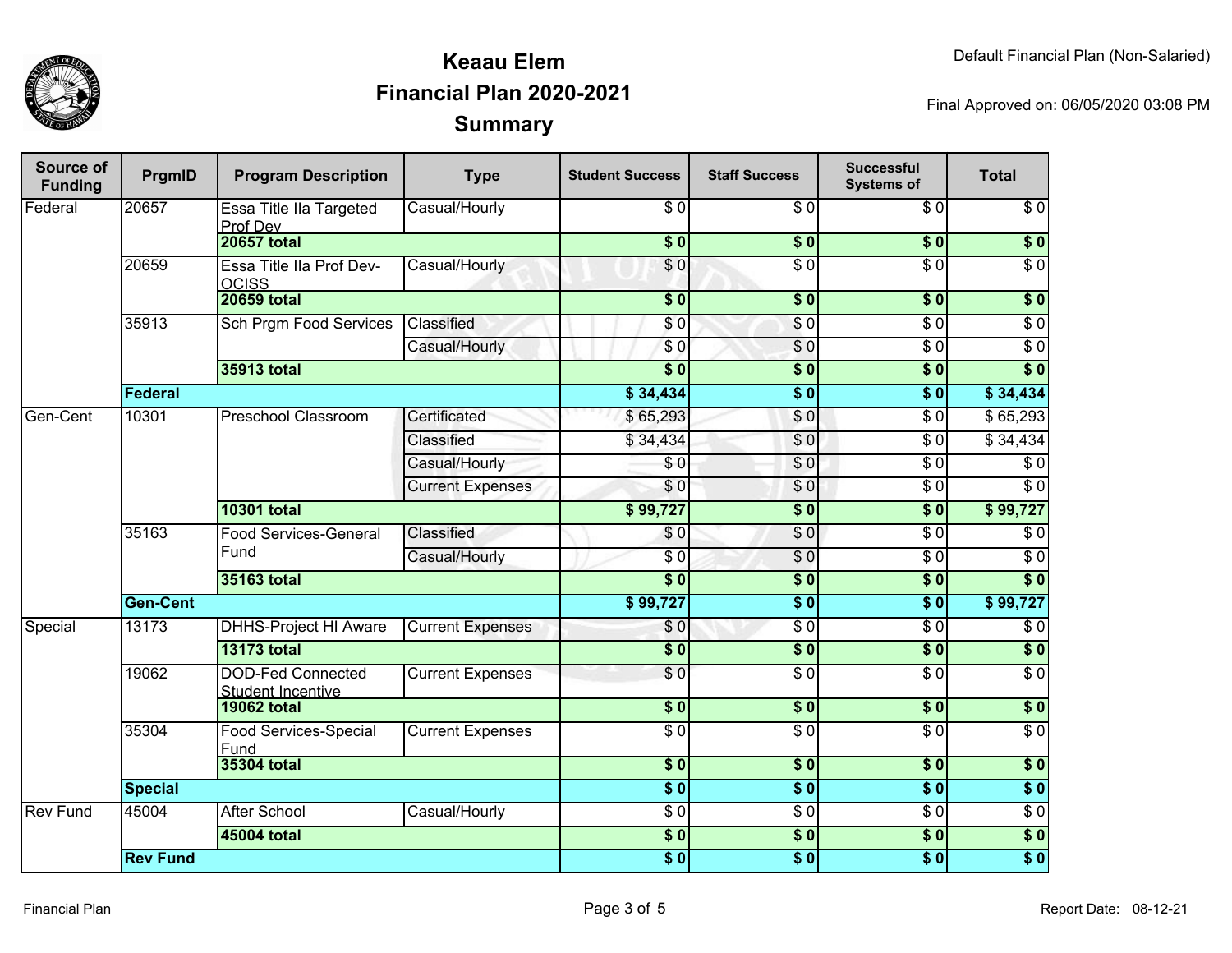

| <b>Source of</b><br><b>Funding</b> | <b>PramID</b> | <b>Program Description</b> | Type | <b>Student Success</b> | <b>Staff Success</b> | <b>Successful</b><br><b>Systems of</b> | <b>Total</b> |
|------------------------------------|---------------|----------------------------|------|------------------------|----------------------|----------------------------------------|--------------|
| <b>Grand Total</b>                 |               |                            |      | \$5,696,668            | \$0                  | \$835,209                              | \$6,531,877  |